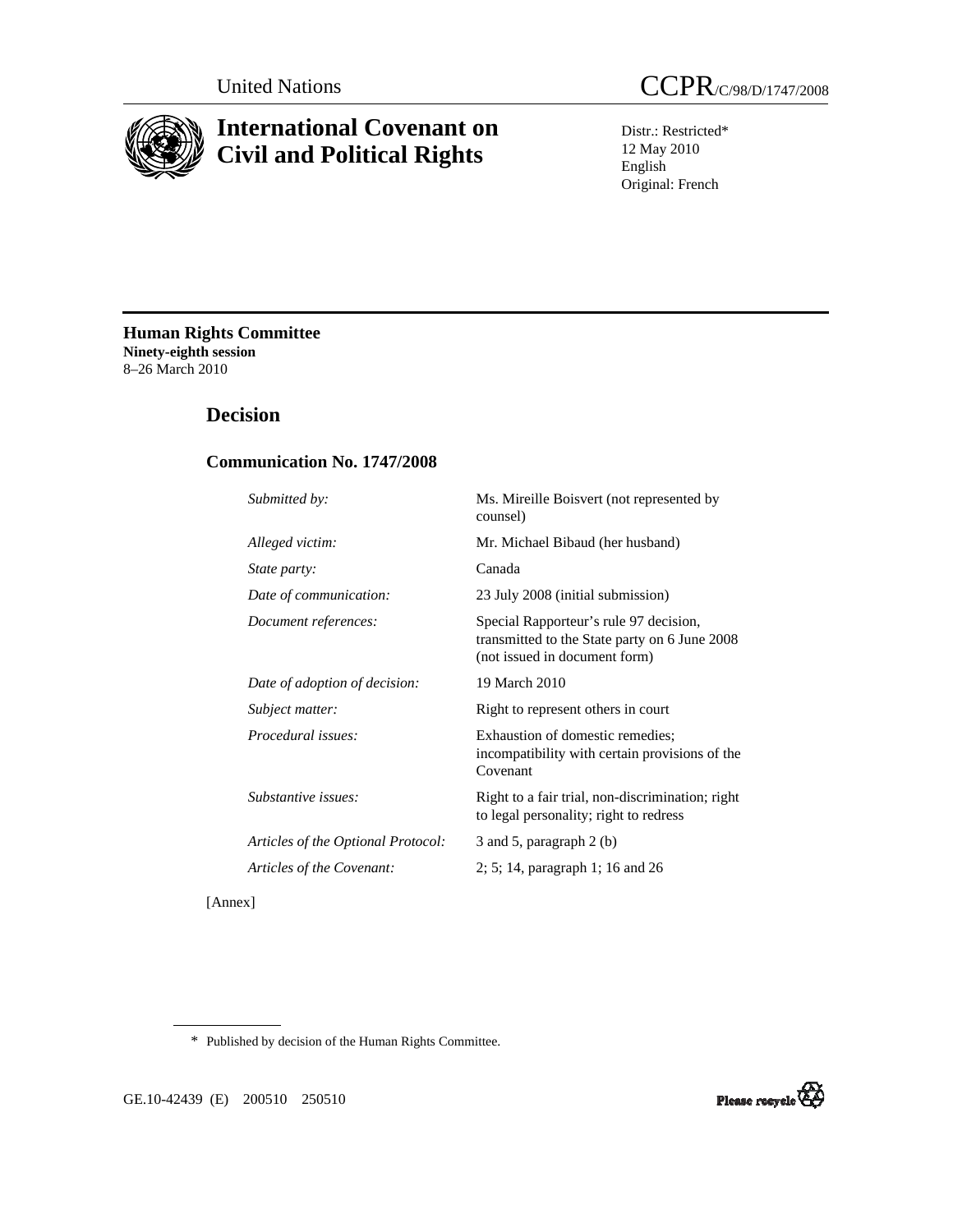# **Annex**

# **Decision of the Human Rights Committee under the Optional Protocol to the International Covenant on Civil and Political Rights (ninety-eighth session)**

concerning

## **Communication No. 1747/2008**\*

| Submitted by:          | Ms. Mireille Boisvert (not represented by<br>counsel) |
|------------------------|-------------------------------------------------------|
| Alleged victim:        | Mr. Michel Bibaud (her husband)                       |
| <i>State party:</i>    | Canada                                                |
| Date of communication: | 23 July 2008 (initial submission)                     |

 *The Human Rights Committee*, established under article 28 of the International Covenant on Civil and Political Rights,

*Meeting* on 19 March 2010,

*Adopts* the following:

## **Decision on admissibility**

1.1 The author of the communication is Ms. Mireille Boisvert, a Canadian national born on 25 December 1966 in Montreal (Quebec). She considers that her husband, Mr. Michel Bibaud, is a victim of a violation by Canada of articles 2; 5; 14, paragraph 1; 16 and 26 of the Covenant. She is not represented by counsel. The Optional Protocol entered into force for Canada on 19 May 1976.

1.2 On 6 June 2008, the Special Rapporteur on new communications, acting on behalf of the Committee, decided that the admissibility of the communication should be considered separately from the merits.

### **The facts as submitted by the author**

2.1 On 29 July 1999, Mr. Michel Bibaud, the author's husband, had a car accident. Since the accident, he has suffered from chronic back and leg pain. To ease the pain, and on medical advice, he consumes cannabis for therapeutic purposes.<sup>1</sup> Mr. Bibaud filed claims for compensation following his accident. In 2002, dissatisfied with the decisions handed down on his claims, he brought an action for damages against the Régie de l'assurance

<sup>\*</sup> The following members of the Committee participated in the examination of the present communication: Mr. Abdelfattah Amor, Mr. Lazhari Bouzid, Ms. Christine Chanet, Mr. Mahjoub El Haiba, Mr. Ahmad Amin Fathalla, Mr. Yuji Iwasawa, Ms. Hellen Keller, Mr. Rajsoomer Lallah, Ms. Zonke Zanele Majodina, Ms. Iulia Antoanella Motoc, Mr. Michael O'Flaherty, Mr. José Luis Pérez Sanchez-Cerro, Mr. Rafael Rivas Posada, Sir Nigel Rodley, Mr. Fabian Salvioli and Mr. Krister Thelin.<br><sup>1</sup> He consumes up to four to six cigarettes per day, supplied by Santé-Canada.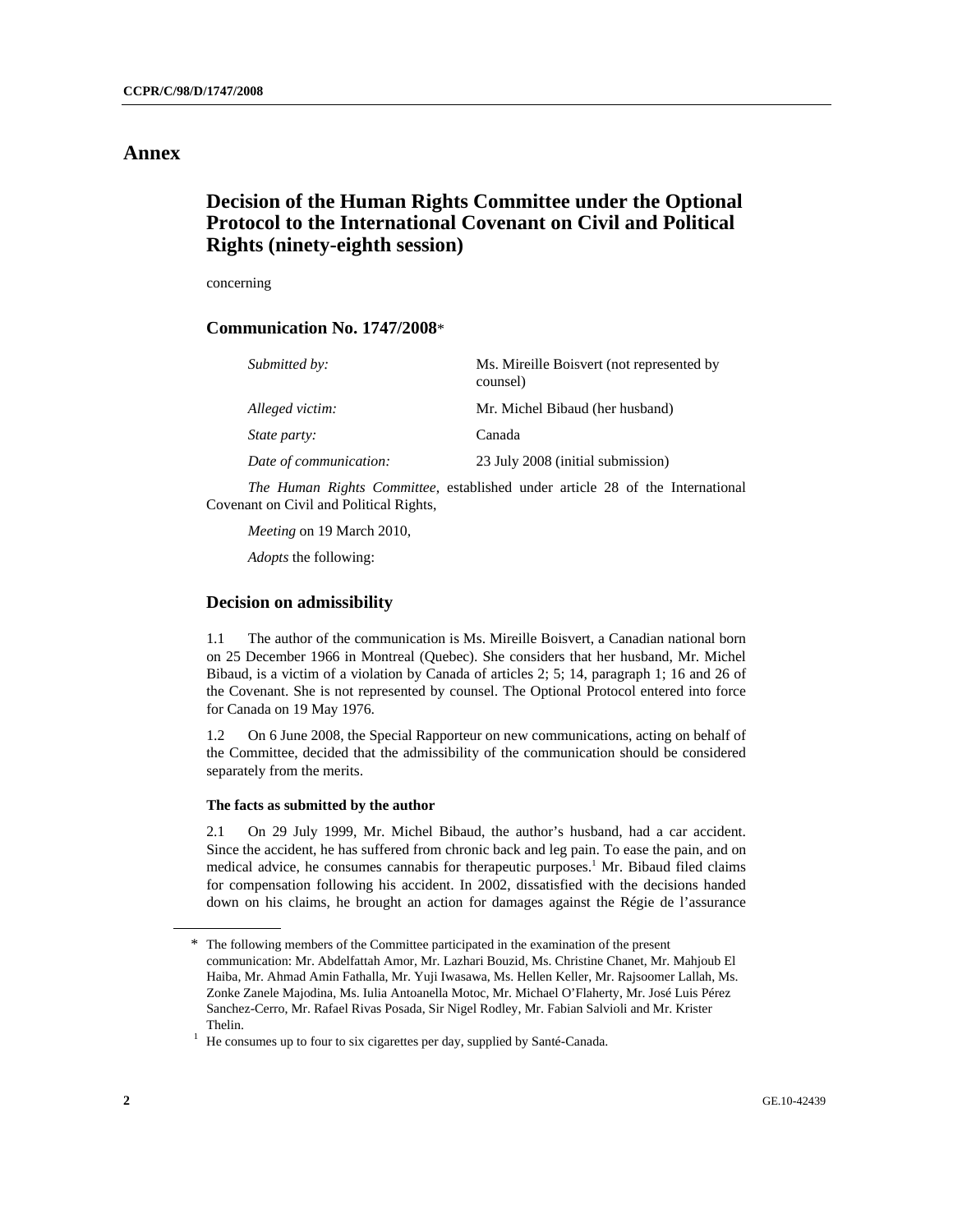maladie du Québec (the Quebec health insurance fund) and the Société de l'assurance automobile du Québec (a car insurance company). He filed this action himself, without the aid of a lawyer, as permitted under article 61 of the Code of Civil Procedure of Quebec, because of a previous bad experience with a member of the Bar and for financial reasons. He was not entitled to legal aid, which is only granted in Canada to defend oneself and not to institute legal proceedings. After filing the action, the author filed an application for voluntary intervention under article 208 of the Code of Civil Procedure. As part of this procedure, she asked to be allowed to represent her husband as, in her view, he would not be capable of representing himself due to his state of health. A note from the family doctor and a notarized power of attorney were submitted to the court.<sup>2</sup>

2.2 On 22 October 2002, the Superior Court of Canada dismissed her application to intervene as being inadmissible. According to this decision, the sole purpose of the application for voluntary intervention was to represent Mr. Bibaud, as a lawyer would do, and not to assert any personal interests, as specified in the provision. It was also argued that only lawyers could represent another person in court. On 8 November 2002, the Quebec Court of Appeal dismissed the appeal against the decision. On 10 June 2004, the Supreme Court of Canada dismissed the request for appeal. It considered that, pursuant to the provisions in force,<sup>3</sup> the application did not conform to the usual intervention circumstances provided for in the Code of Civil Procedure. The author gave as her sole purpose for intervening the representation of her husband's interests, meaning recognition of her right to represent him. The application had been considered not only incompatible with the legislative provisions but also with the protective supervision for incapable persons under Quebec civil law.<sup>4</sup> The author asked for a review of that decision, and it was dismissed by the Supreme Court on 28 October 2004.

2.3 The author has since submitted a brief to the Committee on Institutions for general consultation on the reform of the Code of Civil Procedure of Quebec, on the recommendation of the Associate Director-General of Legislative Affairs. However, the Government has changed and there is now no guarantee that the procedures will be followed up. She has also written to several eminent persons and organizations, including the Minister of Justice, the Office for Disability Issues and the Canadian Human Rights Commission. The author intervened in this action, pursuant to article 208 of the Code of Civil Procedure, to ask to be allowed to "aid, assist and represent" her husband.

 $2$  Pursuant to a decision of the Supreme Court of Canada, the power of attorney has not been registered, as required under article 2166 of the Code of Civil Procedure of Quebec, and is therefore not enforceable.

The Code of Civil Procedure and the Act respecting the *Barreau du Québec* govern the legal framework for the right to act. On the one hand, the law recognizes the right to represent oneself (article 61 of the Code of Civil Procedure) and, on the other hand, the law imposes the requirement to engage a lawyer to act for another person (article 62 of the Code and article 128 of the Act respecting the *Barreau du Québec*). Representation by spouses, relatives, persons connected by marriage or friends is only permitted for proceedings falling under the jurisdiction of the small claims division of the Court of Quebec (article 959 of the Code of Civil Procedure). 4

<sup>&</sup>lt;sup>4</sup> In its judgement, the Supreme Court stressed that such protection is governed by a procedure that must formally recognize an adult person's incapacity. Such a decision is governed by the law and cannot be made in the course of judicial proceedings or arbitrarily decided by a judge. See the Supreme Court of Canada's judgement of 10 June 2004.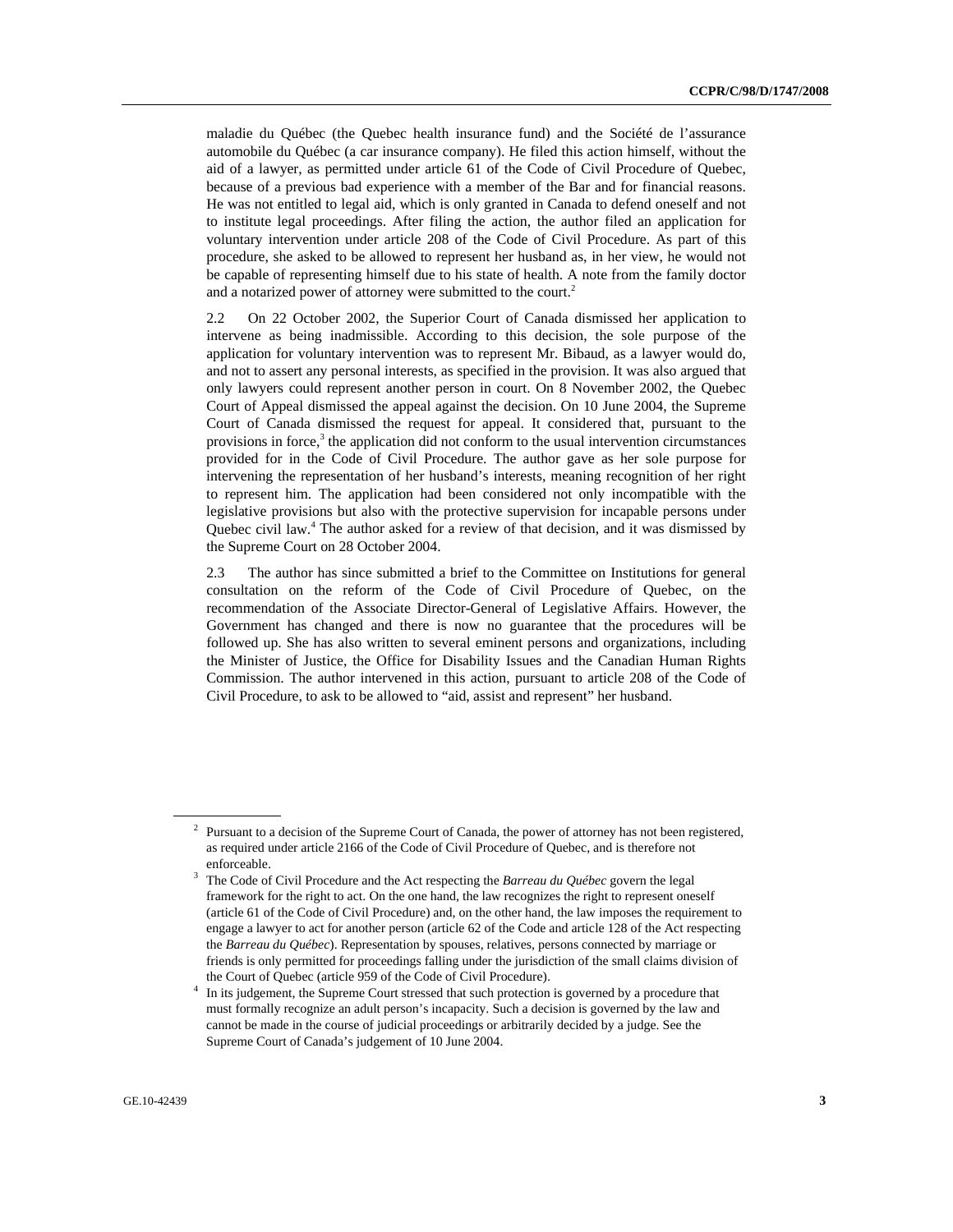#### **The complaint**

3.1 The author maintains that the State party has violated articles 2, 5, 14, 16 and 26 of the Covenant.<sup>5</sup> She considers that, under Canadian law, persons may choose either to represent themselves or to be represented by a lawyer. However, persons who are mentally or physically incapable and who cannot represent themselves alone must be represented by a lawyer. According to the author, persons with disabilities who are incapable of representing themselves alone should not have their choices restricted and must have the same rights as any other person. Currently, if such persons cannot have access to legal representation by a lawyer because of their financial situation or personal choice, they must abstain from legal proceedings.

3.2 There are exceptions to this principle, with respect to small claims and immigration matters in the administrative courts. In such cases, it is not compulsory for a lawyer to represent another person. The Code of Civil Procedure provides that no one is obliged to be represented by a lawyer, with the exception of legal persons, trustees, collecting agents and persons acting on behalf of another person pursuant to Act 59 of the Code. This provision specifies that "A person cannot use the name of another to plead, except the State through authorized representatives." However, when several persons have a common interest in a legal action, one of them may institute legal proceedings on behalf of all the other persons if given authorization to do so. Tutors, curators and others representing persons who are not able to fully exercise their rights may appear in court in their own name and respective capacity. The same applies to trustees in administering all aspects of the property of another person and to proxies in executing the power of attorney granted to them by adult persons, who are making provision for when they become incapable of taking care of themselves or administering their own property. Thus, no persons wishing to represent an incapable person, by virtue of a notarized power of attorney or a mandate in case of incapacity (advance directive), may represent that person in their own name and is obliged to engage a lawyer.

3.3 The author also refers to article 208 of the Code of Civil Procedure, according to which "any person interested in an action to which he is not a party, or whose presence is necessary to authorize, assist or represent a party who is incapable, may intervene therein at any time before judgment". She considers that she has a clear interest in representing her husband. She therefore contends that, by not allowing her to represent her husband as would a lawyer, he is a victim of discrimination.

#### **State party's observations on admissibility**

4.1 On 3 June 2008, the State party challenged the admissibility of the communication on the grounds that it is incompatible with the provisions of the Covenant with respect to articles 2, 14 (1) and 26 of the Covenant, that there has been no prima facie violation of articles 5 and 16, and that domestic remedies have not been exhausted.

4.2 Recapitulating the facts, the State party explains that on 29 July 1999 Mr. Bibaud was a victim of a car accident, followed by an operation in 2002, which left him in an almost total state of incapacity, needing constant help. Given his state of health, on 30 May 2002 he signed a general power of attorney in favour of his spouse, Ms. Boisvert (the author), in front of a notary, empowering her, where the law allows, to institute any legal action, lawsuit or proceedings on his behalf. He also agreed to a power of attorney appointing her as a proxy should he become incapable. The State party notes in this respect

<sup>&</sup>lt;sup>5</sup> Having listed the provisions of the Covenant that have allegedly been violated in this case, the author presents her argument without linking it to those provisions.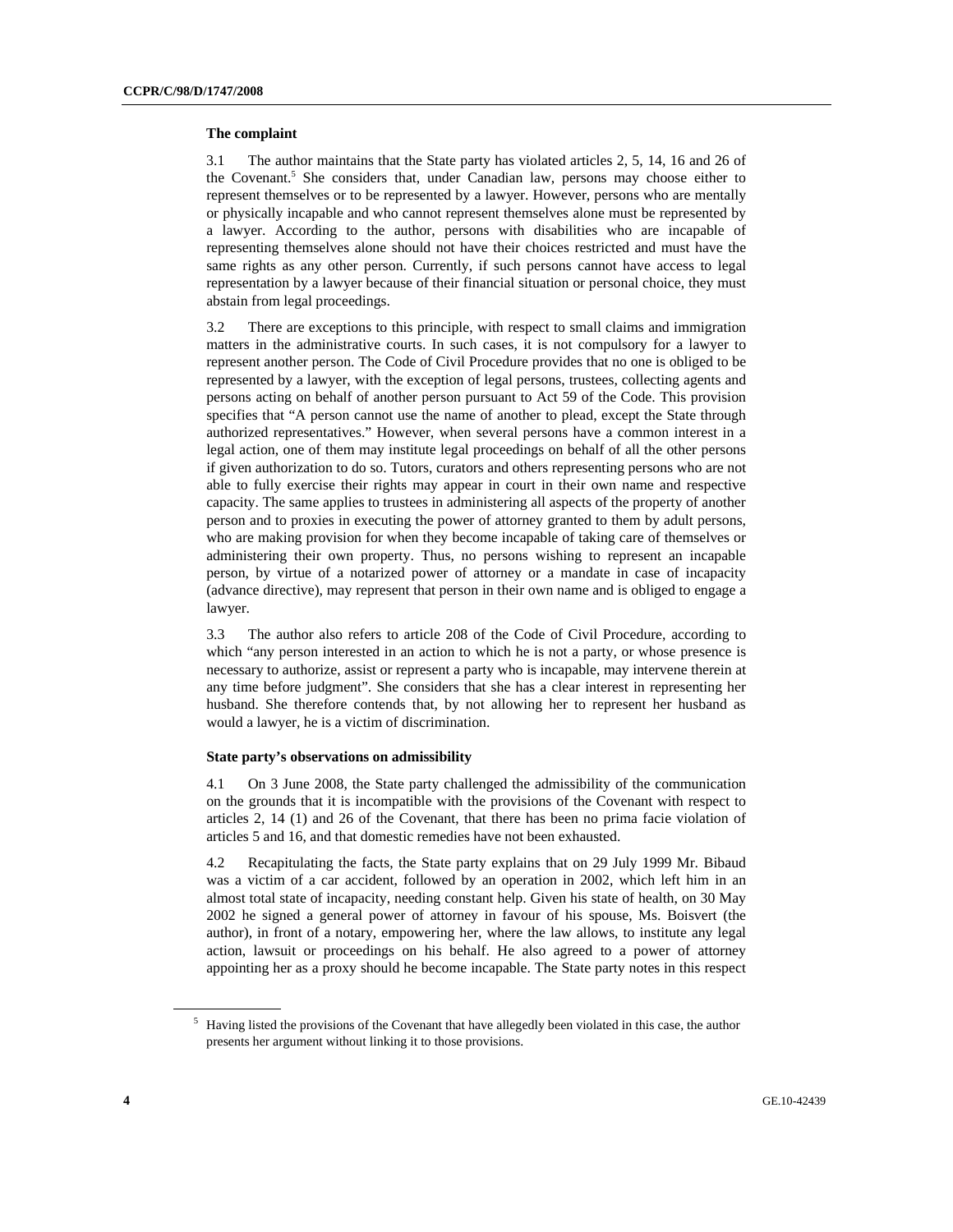that, as the mandate in case of incapacity was never approved and his incapacity was never certified and declared by a court, its author is still legally presumed to be capable of representing himself.

4.3 On 12 June 2002, the author signed a statement on behalf of her husband to file an action for damages in the Superior Court of Quebec against the Société de l'assurance automobile du Québec and the Régie de l'assurance maladie du Québec, alleging that certain acts by these bodies (false diagnoses, falsification of reports and withholding of information concerning the health of the author's husband) might have caused him prejudice. In October 2002, through a declaration of voluntary intervention made pursuant to article 208 of the Code of Civil Procedure, the author asked the Court for permission to represent her husband, alleging that he was incapable of representing himself physically or mentally, and that he did not wish to be represented by a lawyer. This provision allows a person who has an interest in an action to which he/she is not a party, or whose presence is necessary to authorize, assist or represent a party who is incapable, to intervene therein at any time before judgement. In the latter circumstance, the incapacity must be certified and declared by a court, which had not been done in Mr. Bibaud's case. The application for intervention was dismissed by the Superior Court, invoking in support of its decision the provisions of the Code of Civil Procedure of Quebec and the Act respecting the *Barreau du Québec*, reserving the right for lawyers to represent another person as counsel in the courts.

4.4 A request made by the author for permission to appeal to the Court of Appeal was dismissed on the grounds that the first instance judgement was well founded. In June 2003, the Supreme Court of Canada granted the author's request for permission to appeal and a lawyer was appointed by the Court to help her sort through the legal issues involved. After the hearing, and noting that the author's intervention was not to ensure a personal interest, separate from her husband's interest, but to act for him as would a lawyer, the Supreme Court dismissed the appeal on 10 June 2004. The Supreme Court recognized that Quebec had made a legislative choice in recognizing, on the one hand, the right of a physical person to represent himself while, on the other hand, imposing the requirement to engage a lawyer to represent another person. For the Court, the option of intervening in a case, pursuant to article 208, changes nothing since persons who represent another person must themselves be represented by a member of the Bar. The appeal was therefore dismissed by the Court, which concluded that the intervention requested did not conform to the usual circumstances for intervention set out by the Code of Civil Procedure. It was also incompatible with the legislative provisions governing representation in the Quebec civil courts. On 7 July 2004, Ms. Boisvert lodged an appeal with the Supreme Court for a new hearing, invoking articles 7 and 15 of the Canadian Charter of Rights and Freedoms and articles 47–50, 53 and 55 of the Charter of Human Rights and Freedoms of Quebec. On 28 October 2004, the Supreme Court dismissed the appeal.

4.5 The State party puts forward three grounds for inadmissibility. First, under article 3 of the Optional Protocol, the communication would be incompatible with the provisions of the Covenant. According to the State party, the Committee has already expressed the opinion that making it a requirement to be represented by a proxy in court does not constitute a violation of articles 14 and 26 of the Covenant. In this respect, it refers to general comment No. 18 and the Committee's Views and points out that article 26 recognizes the possibility, subject to certain criteria, of allowing for differentiation in applying equality before the law. Moreover, the Committee considered that imposing the requirement for legal representation in the highest court of Spain was based on objective and reasonable criteria and was therefore in conformity with articles 14 and 26 of the Covenant. The State party considers that the requirement in Quebec to be represented by a lawyer is based on objective and reasonable criteria and that the need to protect the public (see article 26 of the Professional Code of Quebec) is a pivotal argument that justifies making certain activities the exclusive domain of particular professions, such as making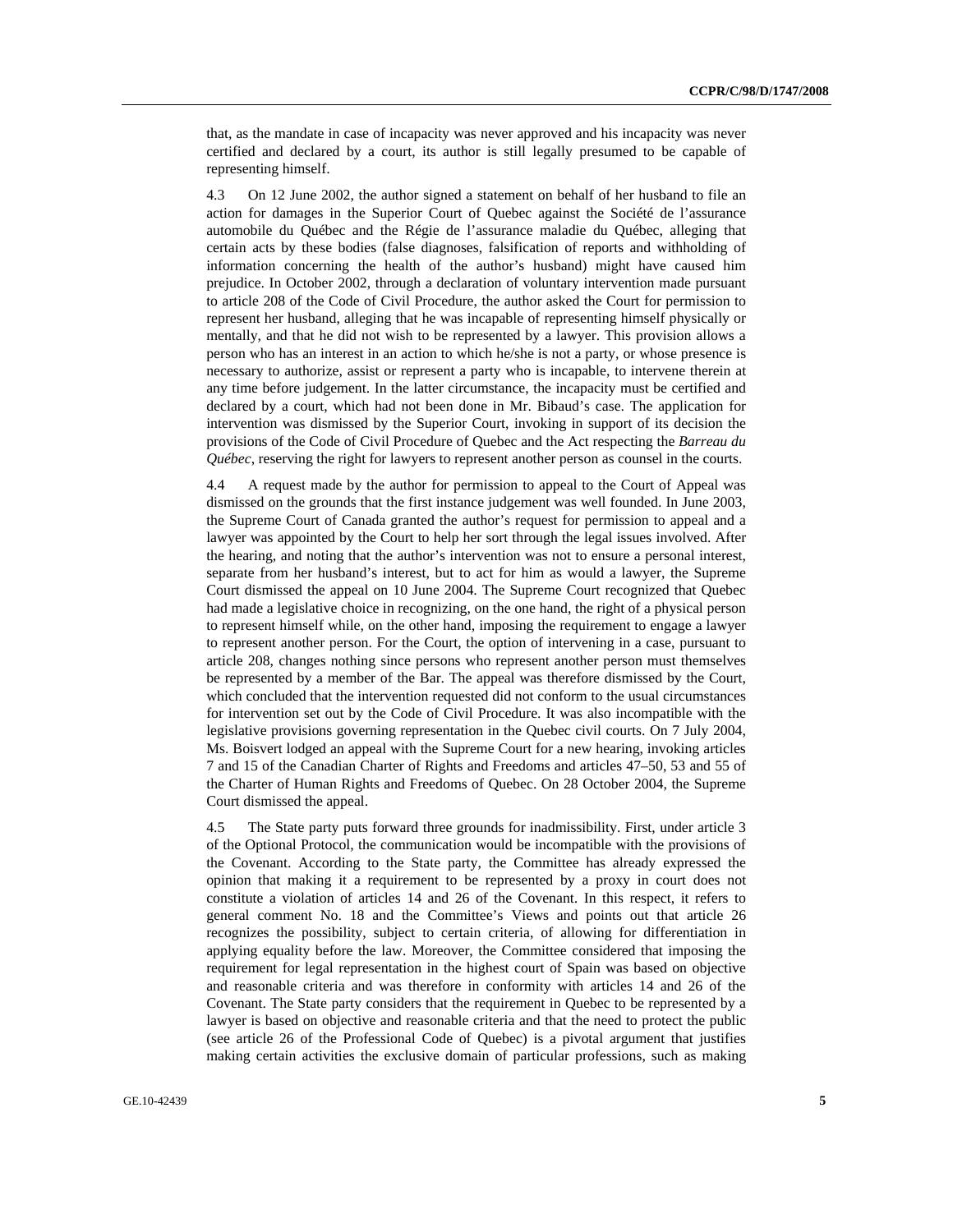representation of persons in court the exclusive preserve of lawyers. The Supreme Court in fact dismissed the author's appeal, considering that "the special rules governing the practice of the legal profession are justified by the importance of the acts that advocates engage in, the vulnerability of the litigants who entrust their rights to them, and the need to preserve the relationship of trust between advocates and their clients". The State party concludes that when persons have no wish to represent themselves, the requirement in Quebec to be represented by a lawyer is based on objective and reasonable criteria and does not constitute a violation of the Covenant.

4.6 The communication is incompatible with the Covenant insofar as the right that the author wishes to see enforced is not covered by the right to a fair trial provided for in article 14, paragraph 1; nor is it a right protected elsewhere in the Covenant. The author requests the Committee to recognize her right to be allowed to represent her husband freely in any court, regardless of whether or not she is authorized to act as a lawyer. The State party maintains that this right is not covered by article 14, paragraph 1, or any other provision of the Covenant. No violation can therefore arise.<sup>6</sup> In addition, article 2 does not confer a freestanding right to reparation. The State party refers to general comment No. 31 and to the Committee's case law in this respect and considers that this part of the communication is incompatible with the provisions of the Covenant.

4.7 The State party does not consider, moreover, that articles 5 and 16 are relevant to the issues raised in the communication. Moreover, there are no facts or evidence to substantiate or uphold the author's allegations concerning these articles.

4.8 Lastly, the State party argues that the rights that the author wishes the Committee to enforce could have been the subject of an appeal under article 24 of the Canadian Charter of Rights and Freedoms and article 74 of the Charter of Rights and Freedoms of Quebec, by reference to the rights in those two instruments that correspond with those of the Covenant. Unfortunately, they were never invoked by the author. She did try to bring her case once more before the Supreme Court, and specifically referred to the rights provided for by the Canadian Charter of Rights and Freedoms, but this request was dismissed as the Court had already handed down its decision and thus could not grant the author's request. The State party recalls the Committee's case law that requires the author to raise the substantive issues submitted to the Committee in the domestic courts. Similarly, the Committee decided that the rule on exhaustion of domestic remedies includes, in addition to traditional remedies, complaints of a constitutional nature (such as those provided for in the Canadian Charter of Rights and Freedoms) when fundamental rights are in question.<sup>7</sup> These remedies were available to the author, but she did not avail herself of them.

#### **Author's comments on the State party's observations**

5.1 In her comments of 31 July 2008, the author first remarks on the facts summed up by the State party, which, in her view, omit certain important information. The State party did not state that one of the reasons why Mr. Bibaud is unable to represent himself in court is connected to his substantial consumption of cannabis, which is for medicinal purposes and exempt from prosecution under federal law. The author also points out that although Mr. Bibaud would have liked to receive legal aid, it was refused over the telephone, with no official confirmation.<sup>8</sup> Mr. Bibaud therefore had the choice of either representing himself,

<sup>6</sup> The State party refers to communication No. 419/1990, *O.J. v. Finland*, a view of inadmissibility *ratione materiae* on the right to property.<br><sup>7</sup> The State party sites communication No.

The State party cites communication No. 1188/2003, *Riedl-Riedenstein v. Germany.*  $\frac{8}{10}$  Ho was refused an official response in writing

<sup>&</sup>lt;sup>8</sup> He was refused an official response in writing.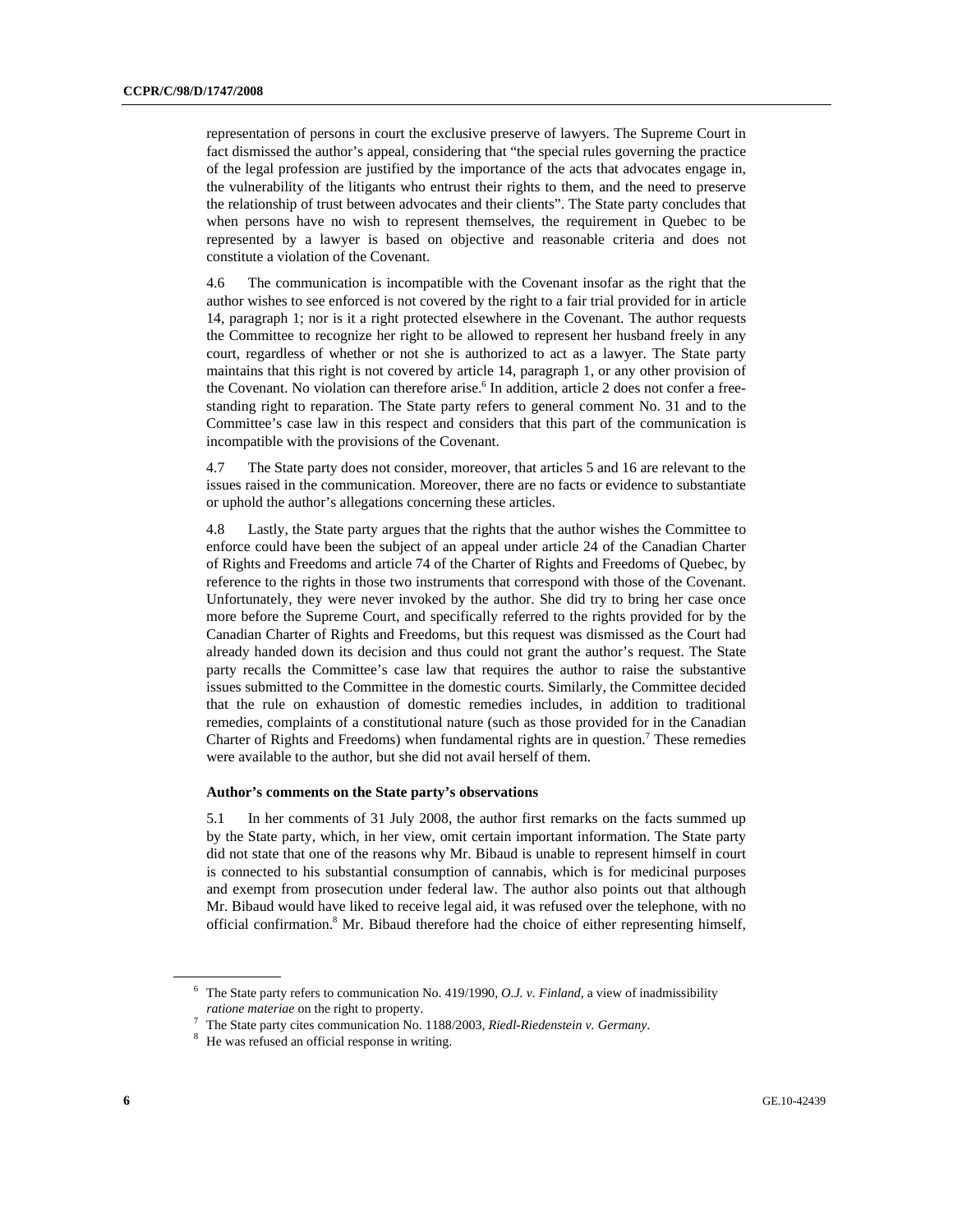while under the effects of cannabis and in chronic pain, or being represented by a lawyer, whom he could not afford.

5.2 The author adds that there are some exceptions to the requirement for representation by a lawyer. In fact, it is not compulsory for a person to have a lawyer in the small claims court for sums not exceeding Can\$ 7,000, for matters relating to immigration in the Administrative Tribunal of Quebec or before the Commission de la santé et de la sécurité du travail du Québec (occupational health and safety commission). However, when the interests of persons with disabilities are involved, as in this case, there are no exceptions to this rule. For the author, this amounts to flagrant discrimination.

5.3 The author also recalls that, despite the State party's claim to the contrary, she has proved a personal interest before the Supreme Court, by stating that the outcome of the trial would have an indisputable direct bearing on the family's wealth. She therefore clearly has an interest. As for the lawyer who, according to the State party, is supposed to have been involved in the proceedings in order to assist Mr. Bibaud and the author, she says that this amicus curiae called her only once, to talk about general matters.

5.4 The author does not agree with the State party's challenge to the admissibility of the communication on grounds of incompatibility with the Covenant's provisions since, in her view, everyone is not treated equally in the courts. Equality is broken between healthy persons who are able to represent themselves, without having to pay for a lawyer in court, and persons with disabilities, who must engage a lawyer to represent them. This situation violates both article 14, paragraph 1, and article 26. As for article 16, which guarantees everyone's right to a legal personality, the author notes that persons with disabilities are not recognized as legal persons since their right to represent themselves is not guaranteed. Concerning article 5, the fact that a person with disabilities is denied the same rights as a healthy person violates a fundamental right that should not be obstructed. Lastly, article 2, paragraph 1, specifies that the State must respect the Covenant without distinction of any kind. In this case, the State party is making a distinction, as it does not accord everyone the same rights and access to justice.

5.5 Contrary to the comments made by the State party on the lack of facts and evidence establishing the prima facie violation of articles 5 and 16, the author maintains that the Quebec authorities were well aware of the allegations and that, despite the many letters sent to the various ministers concerned, they did nothing to remedy the situation.

5.6 With regard to the exhaustion of domestic remedies, the author says that she cited the Canadian Charter of Rights and Freedoms and the Charter of Human Rights and Freedoms of Quebec during the Supreme Court hearing. The latter did not hand down a ruling on these points. In addition, in letters addressed to various authorities, including to the Minister of Justice, the author asked for the issue of representation to be debated in Parliament. Despite the numerous attempts to contact them, it was clear that they had no desire to follow up on this case. The author recalls that there are exceptions to the requirement to exhaust domestic remedies when there is little chance of success or when additional remedies would cause unreasonable delays. Despite all her efforts, the author has received only unsatisfactory answers on this case. Consequently, any other appeal would have been pointless.

### **Additional submission by the State party on the author's comments**

6.1 On 18 November 2008, the State party submitted additional observations in response to the author's comments. On the issue of allowing representation by a non-lawyer in certain courts, it explains that such cases are an exception to the generally applicable rule of representation by a lawyer. In the small claims court, no one is allowed to be represented by a lawyer, even legal persons. The purpose of this measure is to eliminate formalities, reduce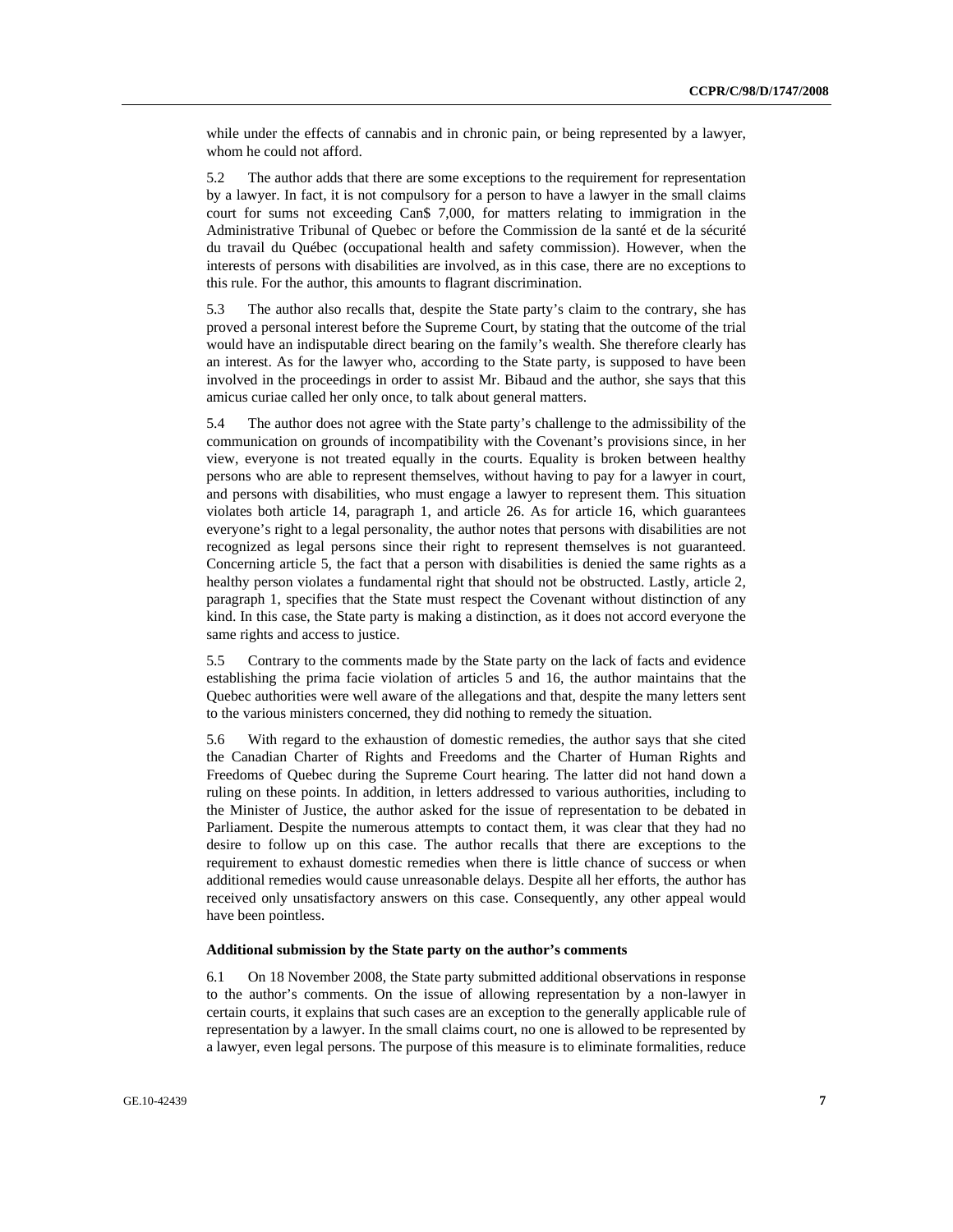costs and expedite treatment of cases. The judge at the hearing is responsible for directing discussions, questioning witnesses and listening to the parties. A physical person may, however, authorize a relative to represent him or her in such proceedings. In exceptional circumstances, when a complex question is raised on a point of law in a case, the judge may allow parties to be represented by a lawyer. The fees are paid by the Ministry of Justice. Representation by another person in the Administrative Tribunal of Quebec is restricted to particular domains mentioned in the law, such as appeals submitted pursuant to the law on industrial accidents or compensation for asbestos victims.

6.2 As for the non-exhaustion of domestic remedies pursuant to the Canadian Charter of Rights and Freedoms and the Charter of Human Rights and Freedoms of Quebec, the State party contends that the author raised these issues for the first time when requesting a new hearing in the Supreme Court. This request was dismissed by the Court on 28 October 2004. Such a hearing is an exceptional measure at the discretion of the Court and has no bearing on the merits of a case. The State party recalls that under Canadian law, courts do not take up constitutional questions on their own initiative. Because of the contradictory nature of the judicial process, it is the parties to a legal action who must initiate a constitutional challenge. These issues must normally be raised at the court of first instance. Raising such issues on appeal is allowed only in exceptional circumstances. In this case, the late stage at which these arguments were introduced would have prevented the Attorney General from presenting counter arguments. Prior notice must be given to the Attorney General when the constitutionality of a law is called into question, but the author never gave such notice. This rule is justified by the fact that constitutional issues affect more than just the parties concerned and have an impact on the public interest. The State, represented by the Attorney General, should have enough time to enable it to defend its legislative choices. A judgement of unconstitutionality is a serious outcome, and a certain procedure must be followed. Judicial review is always accompanied by procedural rules, including the requirement to formulate new claims within a set time limit. Moreover, the right to be heard and to present the arguments in their defence is a fundamental principle that must be guaranteed for both parties. On this basis, the State party continues to maintain that the communication is inadmissible.

6.3 Regarding the incapacity of Mr. Bibaud, the author's husband, the State party stresses that Quebec does not underestimate his condition. However, as his incapacity has never been certified or recognized by a court in compliance with the provisions of the Civil Code of Quebec, the author has never been legally empowered to represent him as a tutor or curator, which from the outset caused a major legal problem. This issue was addressed by the Supreme Court of Canada, which agreed with the reasoning of the Superior Court. The latter could not have granted this request, as it would have placed Mr. Bibaud in a situation where his legal capacity would have been compromised if he did not comply with the "legal requirements regarding verification of the existence of the incapacity, the degree thereof and the choice of appropriate measures". The State party concludes that this too is an argument in favour of the inadmissibility of the communication.

### **Issues and proceedings before the Committee**

7.1 Before considering any claim contained in a communication, the Human Rights Committee must, in accordance with rule 93 of its rules of procedure, decide whether or not the communication is admissible under the Optional Protocol to the Covenant.

7.2 The Committee ascertained, as required by article 5, paragraph 2 (a), of the Optional Protocol, that the same matter was not already being examined under any other international procedure of investigation or settlement.

7.3 The Committee notes the argument of the State party whereby the author has not exhausted domestic remedies for the purposes of admissibility of the communication. It